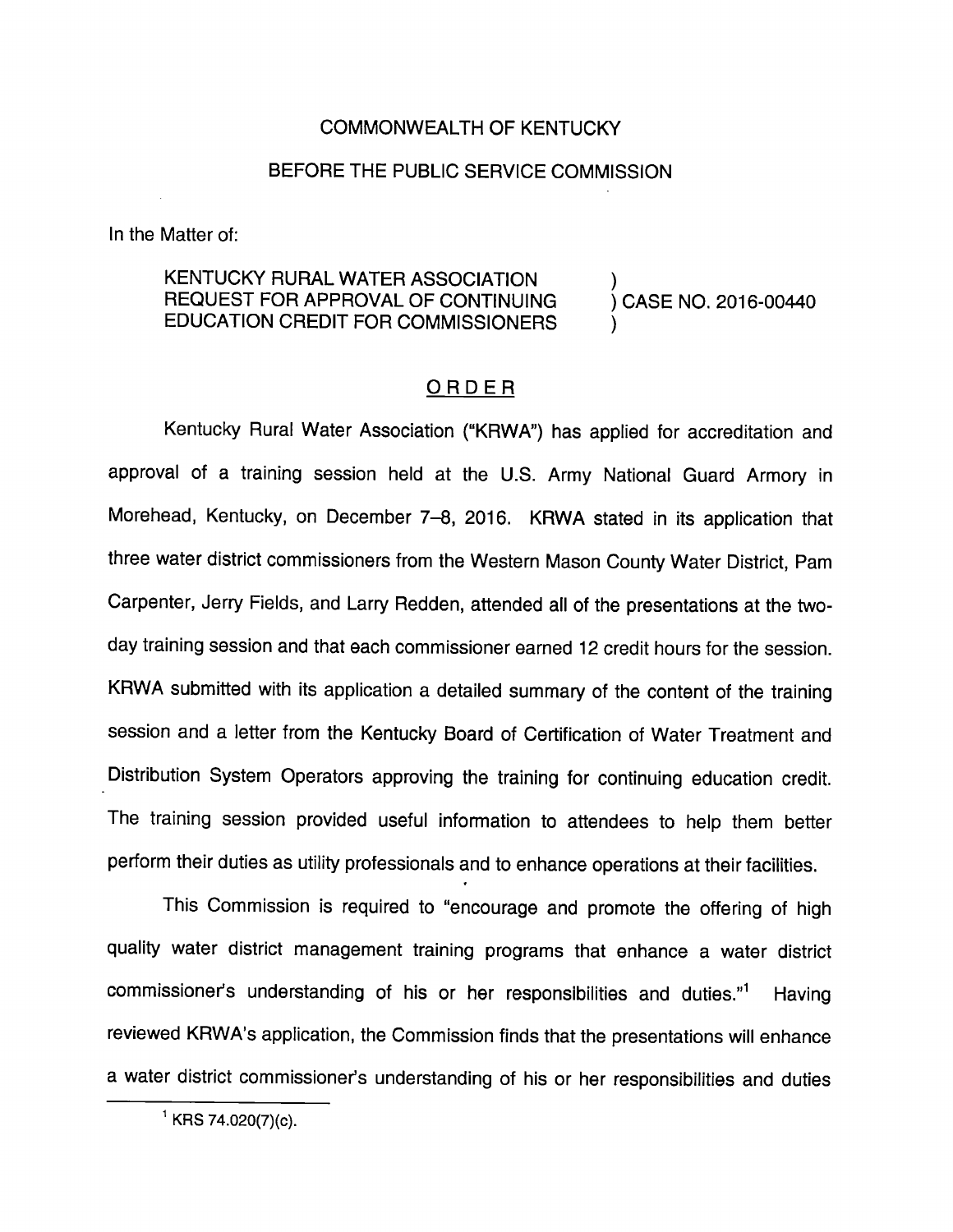and should be approved for a maximum of 12 hours of water district management training.

IT IS THEREFORE ORDERED that:

1. The presentations at the training session held by KRWA at the U.S. Army National Guard Armory in Morehead, Kentucky, on December 7-8, 2016, are accredited and approved for a maximum of 12 credit hours of water district management training.

2. KRWA shall retain a record of all water district commissioners attending the accredited and approved presentations.

3. No later than 30 days after each presentation, KRWA shall file with the Commission:

a. A sworn statement attesting that the accredited instruction was performed;

b. Adescription of any changes in the presenters or the proposed curriculum that occurred after KRWA's application; and

c. A copy of any written material given to water commissioners attending the presentations.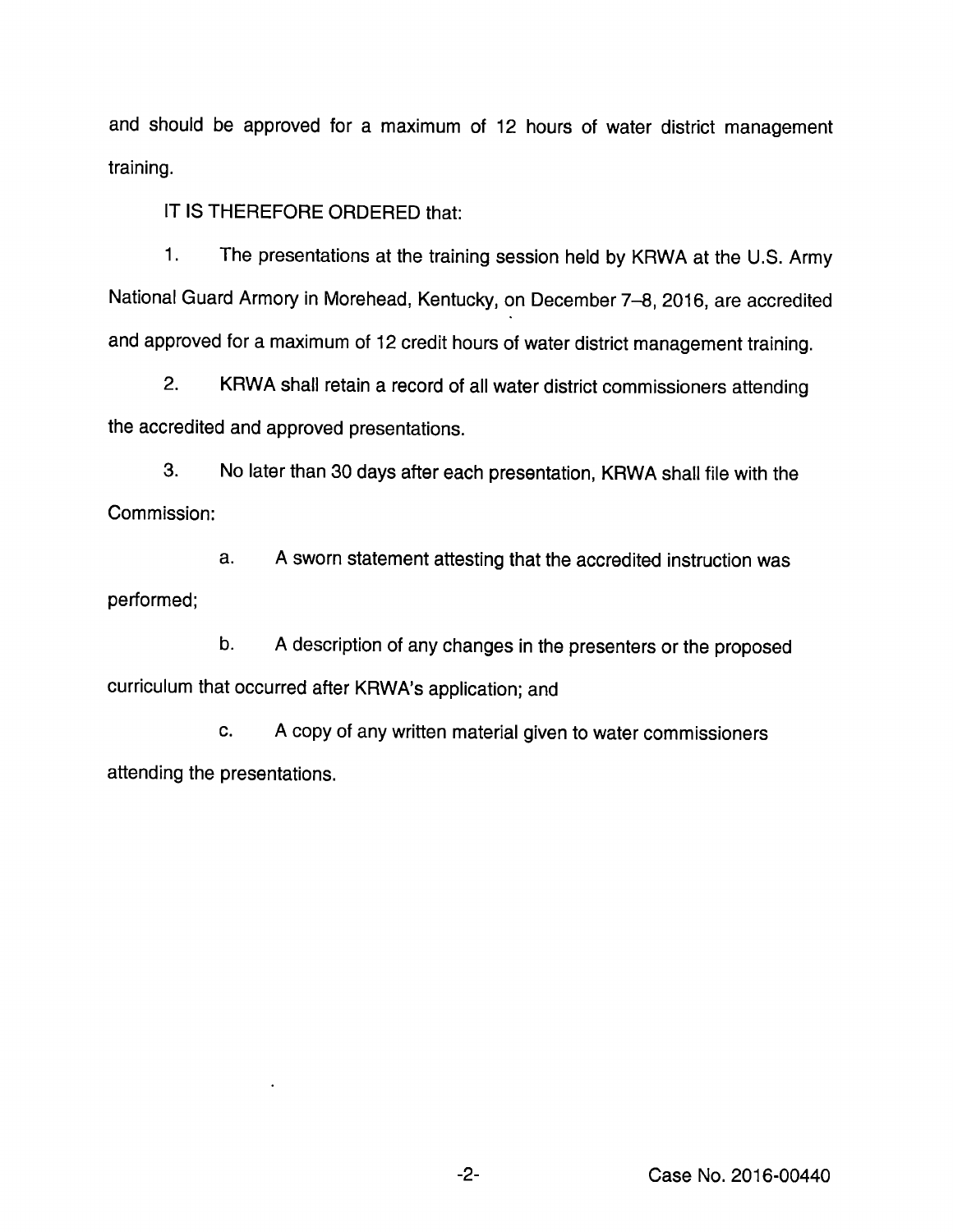By the Commission



ATTEST:

lathews Executive Director

Case No. 2016-00440